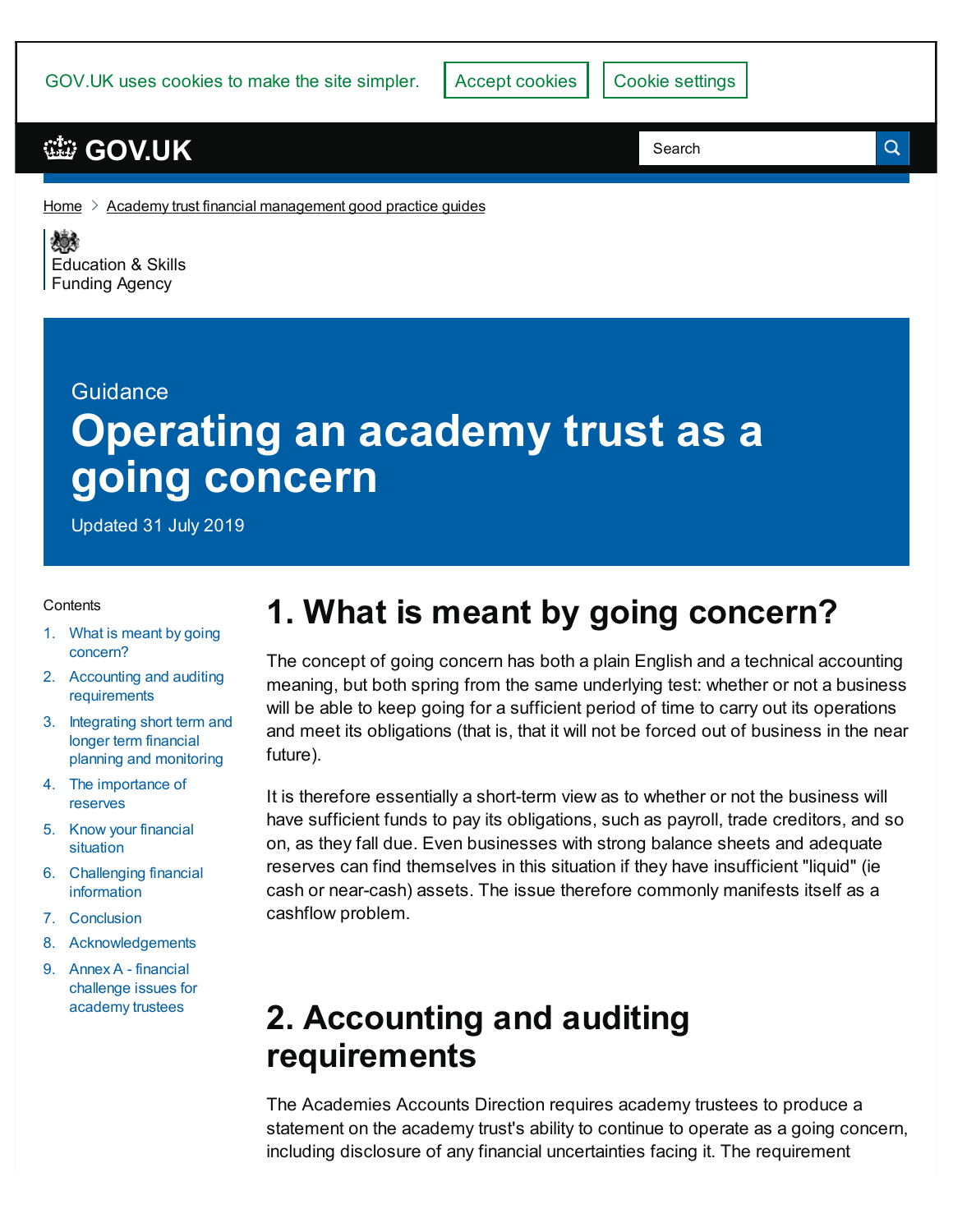derives from Financial [Reporting](https://www.frc.org.uk/news/april-2016/guidance-on-the-going-concern-basis-of-accounting) Council's Guidance on Going Concern which states what should happen when a business does not prepare accounts on a going concern basis or when there are material uncertainties casting significant doubt upon its ability to continue to adopt the going concern basis of accounting. Provided this is the case, it is not necessary for assets to be valued on an impaired basis (because it is thought that the business is going to be wound up). By making this judgement, the academy trust justifies deferring recognition of certain expenses (such as payments required to pay down a pension deficit) until a later period when the academy trust will, presumably, still be operational. The threshold for departing from the going concern basis of accounting is very high, as there are often alternatives to winding up. However, it should be emphasised that the decision as to whether the accounts should be prepared on a going concern basis is a matter for the academy trustees. They prepare the accounts and then present them to the auditors who may, or may not, concur.

Auditors must give an opinion as to whether they consider the academy trust's decision to prepare accounts on a going concern basis to have been valid. The basic test is as above; whether the academy trust will remain in business for the foreseeable future and will not be forced to halt operations.

A business may be assumed a going concern in the absence of significant information to the contrary. Academy trusts have long-term funding agreements with the Secretary of State. This is an indicator that, unlike many other businesses, their income is very secure. However, the assumption needs to take into account both income obligations and a business with secure income could still face questions as to its short-term viability if it is unable to address its short-term outgoings, which must be met as they fall due.

Further, if there was a clear plan for an existing academy to be "transferred" into a multi-academy academy trust then, technically speaking, that would amount to a winding up of the existing business. However, provided the core elements of the business are to continue, we would not usually expect to see any impairment of assets (unless they are not going to be used in the future business) as we might in the case of a commercial business. Nevertheless, the academy trust's auditors might be required to disclose a material uncertainty, emphasis of matter or other matter in relation to going concern as part of their audit opinion, depending on the circumstances (International Standard on Auditing (ISA) (UK) 700).

The auditor is required to form a view as to whether the academy trustees have been justified in preparing the accounts on a going concern basis and may need to challenge the academy trustees' assumptions and conclusion. An auditor who formed an initial view that an academy trust may not be a going concern would be expected to discuss the matter with academy trustees before formalising the opinion and it may be possible for an academy trust to modify an auditor's view of its going concern status by providing further information.

In terms of meeting their formal requirement in relation to the accounts, auditors will evaluate an academy trust's ability to continue as a going concern for a period of 12 months from the date of the signing of the accounts. However, this is not an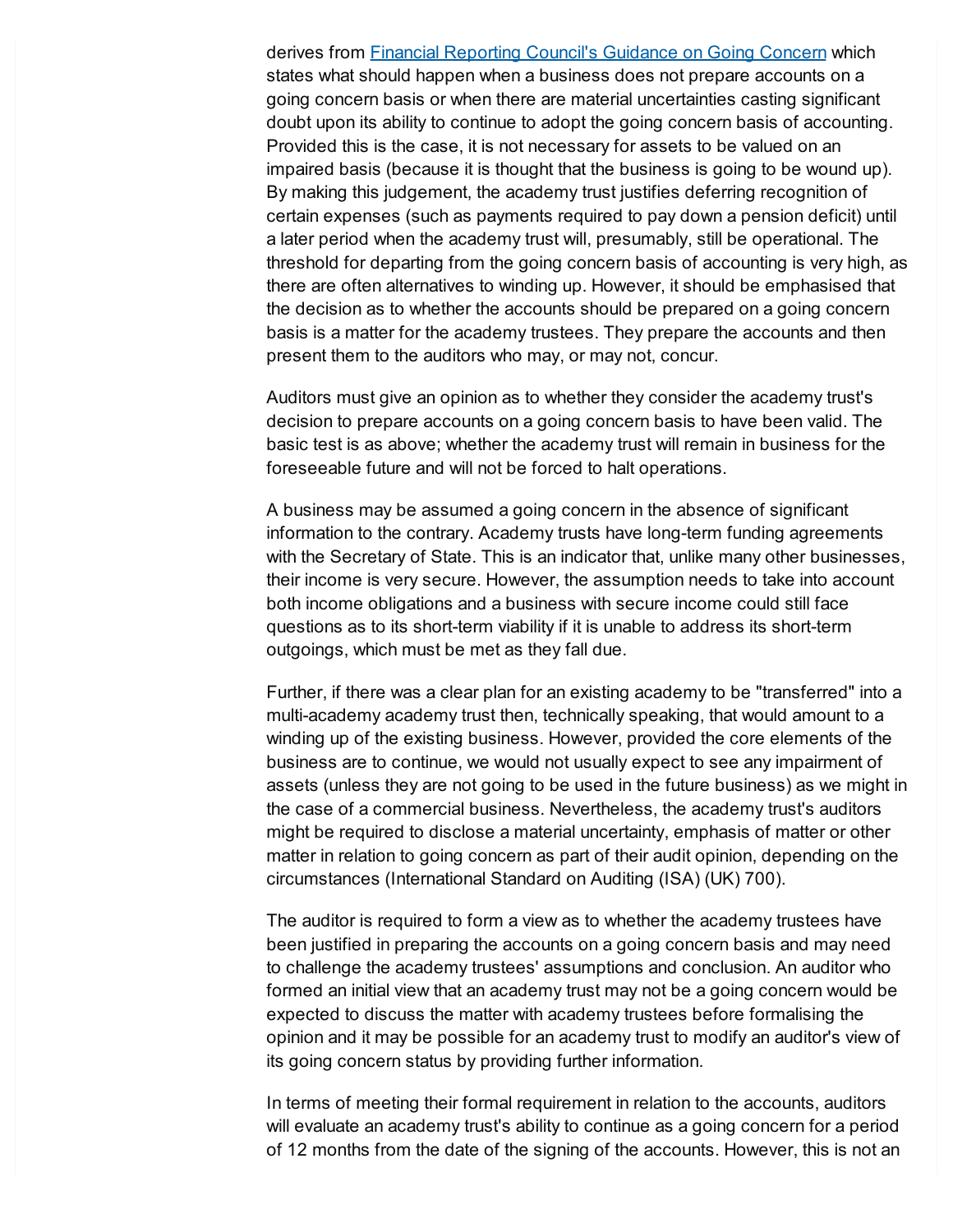absolute cut-off and if there are known problems in the months immediately following the expiry of this 12-month period, the academy trustees would be expected to have made an appropriate disclosure to that effect. If there is an issue, the auditors are required to consider whether this needs to be reflected in their audit report. If, even after discussions with the auditors, an academy trust ended up with a going concern qualification on its accounts that would be considered a very serious matter and a cause for intervention by the ESFA.

The academy trustees' opinion regarding going concern therefore reflects a shortterm view of solvency rather than a medium-or long-term view regarding financial sustainability. Of course, leaders in academy trusts need to be concerned about both and academy trustees should not assume that all is well in the longer term, just because the audit opinion supports the view that the academy trust is, in accounting terms, a going concern. This audit opinion does not take into consideration longer term financial issues that may indicate future financial difficulties, possibly in 2 or 3 years' time, even if they are based on current funding patterns, known salary increases and predicted pupil numbers.

## <span id="page-2-0"></span>**3. Integrating short term and longer term financial planning and monitoring**

Trustees should not be taken unawares by difficult conversations with auditors regarding going concern during the annual audit process. It is essential to good financial practice that trustees monitor whether or not the academy trust remains a going concern on an ongoing basis.

The Academies Financial Handbook requires that management accounts "must also be shared with the chair of academy trustees every month irrespective of the size of the academy trust, and with the other academy trustees six times a year. The board must consider these when it meets". It also states that the board and its committees "must meet regularly enough to discharge their responsibilities and ensure strong governance and effective financial management arrangements. Board meetings must take place at least three times a year". It is expected that any academy trust facing a particularly challenging short-term financial situation would meet more frequently than that and not neglect short-term issues like cashflow, analysis of creditors and, especially, the timing of payroll runs.

Academy trustees are therefore subject to a combined duty to consider going concern alongside longer term financial planning as an integral part of their budget-monitoring cycle and need to assess the future viability of the academy trust in greater depth and for a longer period than that considered by the external auditor. These longer-term issues mean thinking at least 3 to 5 years ahead, and devising plans to address forecast issues. Such plans may include cost rationalisation, diversifying income streams, growing/declining pupil numbers and collaboration with other schools or academy trusts. However, even the most finely calibrated long-term plan will be redundant if the academy trust finds itself in a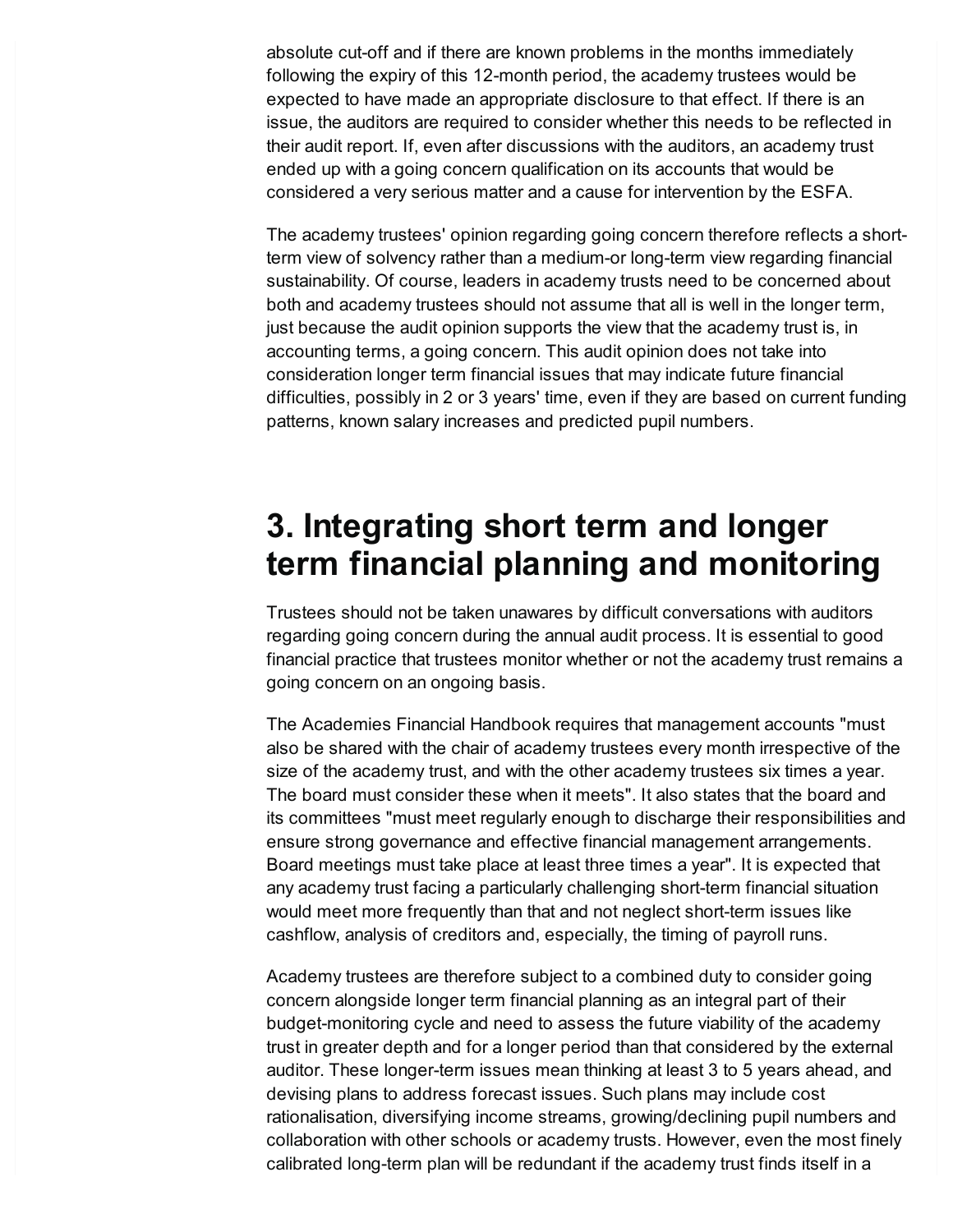position where, because of poor short-term planning, monthly payroll runs a few days before receipt of the monthly GAG payment and there are insufficient liquid reserves on hand to meet the shortfall in required cash.

It is worth trustees thinking about an issue that might be considered obvious, but which has quite profound implications in terms of financial management. Many local authority (LA) maintained schools do not really need to concern themselves with cashflow, as their budgeted grant income is often simply a notional annual allocation. As such, issues including the timing of payroll runs, creditor payment times or the timely collection of monies from parents really do not factor in terms of managing cashflow, which is essentially for the LA to deal with. However, an academy trust will receive its annual allocation of GAG in instalments and is not permitted to run a bank overdraft. It therefore needs to have controls in place to ensure that there is appropriate choreography of incomings and outgoings and overall cashflow including management of capital projects.

#### <span id="page-3-0"></span>**4. The importance of reserves**

The AFH also reminds academy trustees that they must approve a balanced budget, but one which can take into account brought forward reserves. Academy trusts, unlike LA schools, are expected to maintain reserves, as they are standalone charitable companies. The amount of reserves each academy trust should set aside will depend on the type and size of the academy trust as well as the particular risks that it faces (for instance, if they are locked into a PFI contract). However, most would find it prudent to keep at least one-month's salary cost as a revenue reserve. Academy trustees also need to consider how "liquid" their revenue reserves should be. This is in addition to any reserves academy trustees wish to set aside for any capital projects. A sound reserves policy is therefore essential for all academy trusts. Any deviation from an academy trust's reserve policy should be minuted by the academy trustees and detail what plans are being considered to ensure the academy trust maintains reserves in accordance with their policy.

### <span id="page-3-1"></span>**5. Know your financial situation**

The place to start when predicting possible financial and cashflow difficulties is to know your position based on the best and most up to date information possible. As mentioned above, trustees and executive leaders cannot simply rely on the external auditors' going concern opinion. That opinion will be made on the assumption that the academy trust is a going concern in the absence of significant information to the contrary and will not take into consideration longer-term financial health.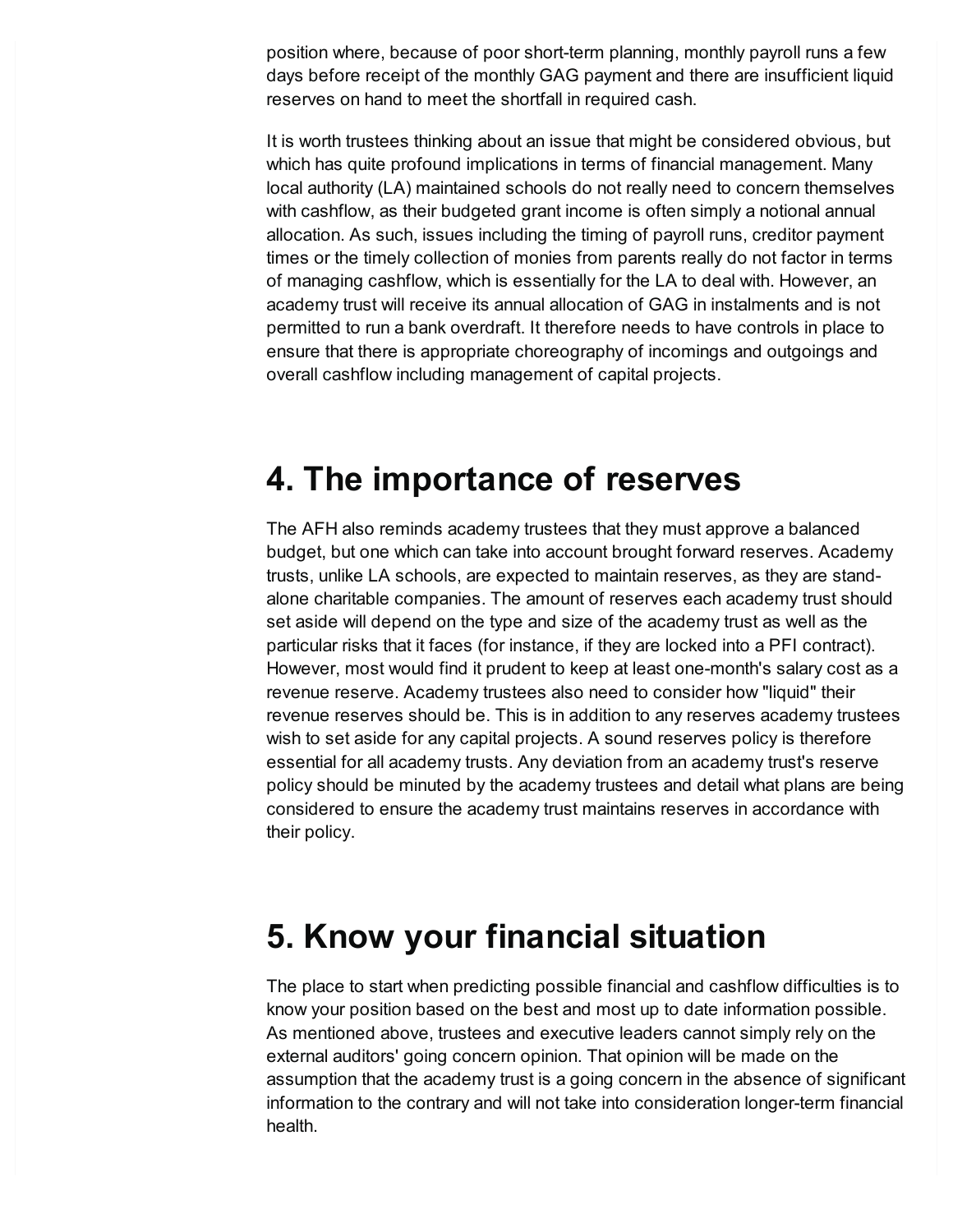As with all business leaders, academy trustees at academy trusts need to "understand the numbers". This is more than simply being able to interpret a budget statement or a balance sheet or to understand the percentages in a spreadsheet. They need to be able to ask the right questions and offer appropriate challenge. Academy trustees should be able to derive comfort in relation to these matters by obtaining regular intelligence on them from their chief financial officer (CFO) and then testing it for accuracy and reliability.

## <span id="page-4-0"></span>**6. Challenging financial information**

The volume and depth of financial information that the CFO provides to both the accounting officer and the board will be significantly set by the size of the academy trust and the relative complexity of its organisational structure. It also needs to take into account the current financial position of the academy trust. The main principles are those of quality and proportionality. A large MAT with each constituent academy within operating with a degree of financial autonomy warrants a greater volume of financial management information that reflects what is likely to be a more complex range of financial control issues. For instance, the CFO of such a large MAT may well be required to produce a monthly trial balance or even balance sheet. On the other hand, the academy trustees of a small singleton academy trust with no significant commercial activity and in reasonable financial health may be quite content to management accounts including an analysis of relevant balances like debtors and creditors the minimum of six times a year. Wherever an academy trust sits on this scale, the important point is that the information received is accurate, relevant, timely and is adequately challenged.

The obligation of trustees to challenge should involve appropriate questioning of the CFO and accounting officer on the reliability of the financial information provided. However, it also requires academy trustees to challenge themselves. Do the board consider that they have the right balance of skills and knowledge? Are they receiving the right information? Do they limit their consideration of the longer term challenges facing the academy trust to the annual budget-setting cycle?

Trustees also need to pitch their challenge in a way that achieves an appropriate balance between the shorter term issues that might influence the going concern basis of accounting and the longer term ones that assess financial sustainability. A non-prescriptive menu of potential challenge issues is provided at **Annex A**.

## <span id="page-4-1"></span>**7. Conclusion**

Future planning and accurate future financial projections have never been more important for all schools, but accounting officers, finance staff and leaders in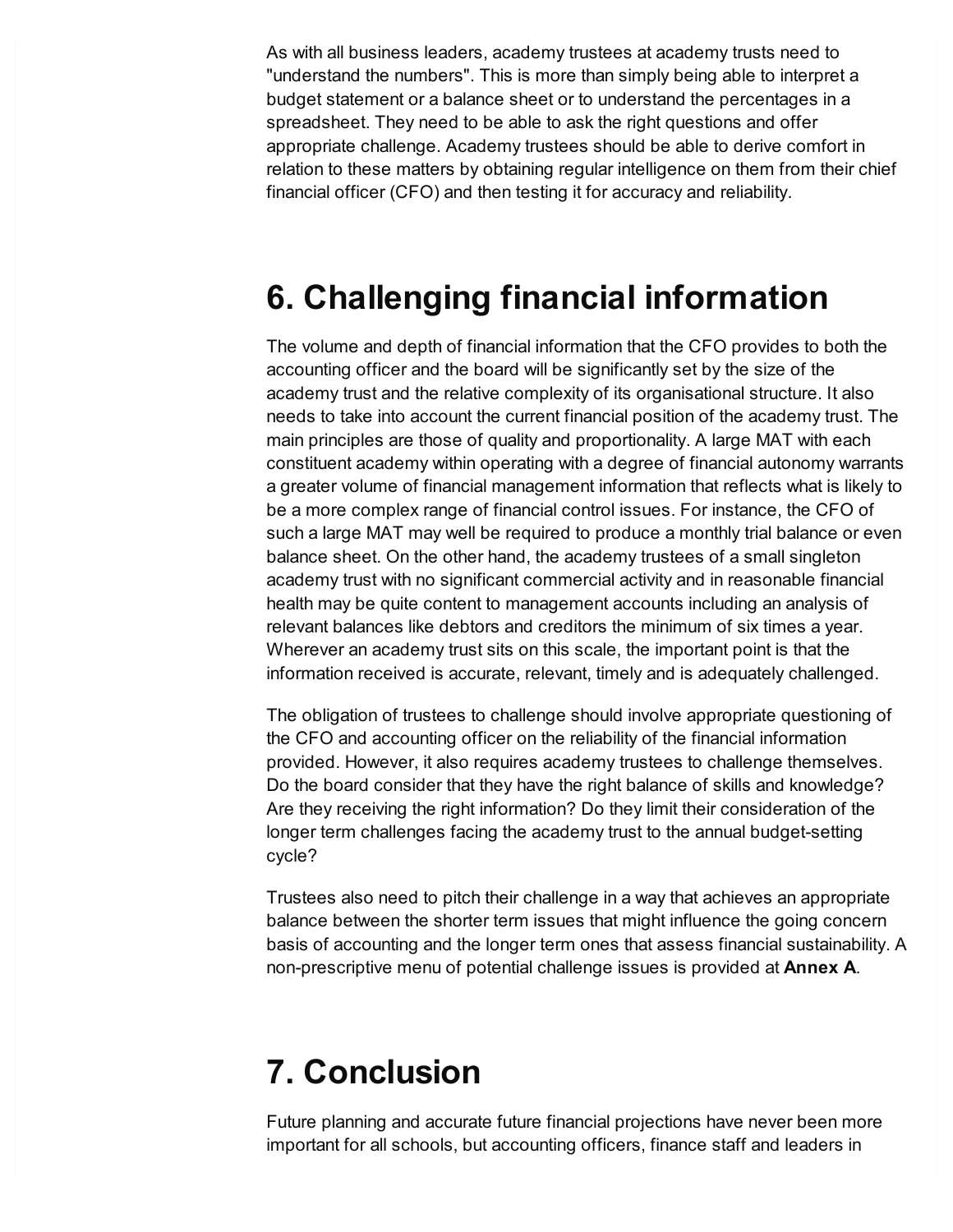academy trusts face a number of challenges regarding shorter-term financial management and control that may not have been such an issue in an LA school.

Any board of academy trustees relying solely on an external audit opinion on going concern runs the risk of missing valuable opportunities to avoid both deficits and negative cashflow by not planning ahead. It is worth considering that, should such a step become necessary, it may take up to 12 months to plan and execute a staffing restructure. The more informed academy trustees are the better equipped they will be to address any financial concerns.

Financial forecasts should always be over at least a 3-year period (preferably 5 years). Financial projections would also usually project various scenarios and be based on the academy improvement plan, best known funding criteria, predicted pupil numbers and staffing profile. However, longer-term financial forecasting does not displace the need for detailed in-year analysis of cashflows and all other matters that could lead to adverse budget variances and diminishing liquidity.

The best step for any academy trust facing a deficit budget or reduced liquidity is early intervention. Sometimes difficult decisions must be made which have longerterm implications, like restructures and the postponement of capital plans. However, to ensure that an academy trust remains a going concern requires detailed and relentless focus on shorter-term issues and especially asking the right questions at the right time.

Should an academy trust find itself predicting a cumulative deficit budget and unable to produce an effective Deficit Recovery Plan, it must notify the ESFA and their external auditors at the earliest opportunity to seek additional advice and support. The ESFA can be contacted by completing a[nenquiry](https://form.education.gov.uk/fillform.php?self=1&form_id=HR41uA2F8Dh&type=form&ShowMsg=1&form_name=Knowledge+centre+enquiry+form&noRegister=false&ret=%2Fmodule%2Fservices&noLoginPrompt=1) form.

#### <span id="page-5-0"></span>**8. Acknowledgements**

Maxine Adams, Chief Finance & Operations Director, Apollo Partnership Academy trust; Executive Chair – Leicestershire Academies Group

Special thanks to Tina Allison, Partner, Head of Education, Crowe Clark Whitehall LLP for audit technical information

ESFA Finance & Assurance Steering Group, WG3

ESFA will review and update this guide by March 2021.

## <span id="page-5-1"></span>**9. Annex A - financial challenge issues for academy trustees**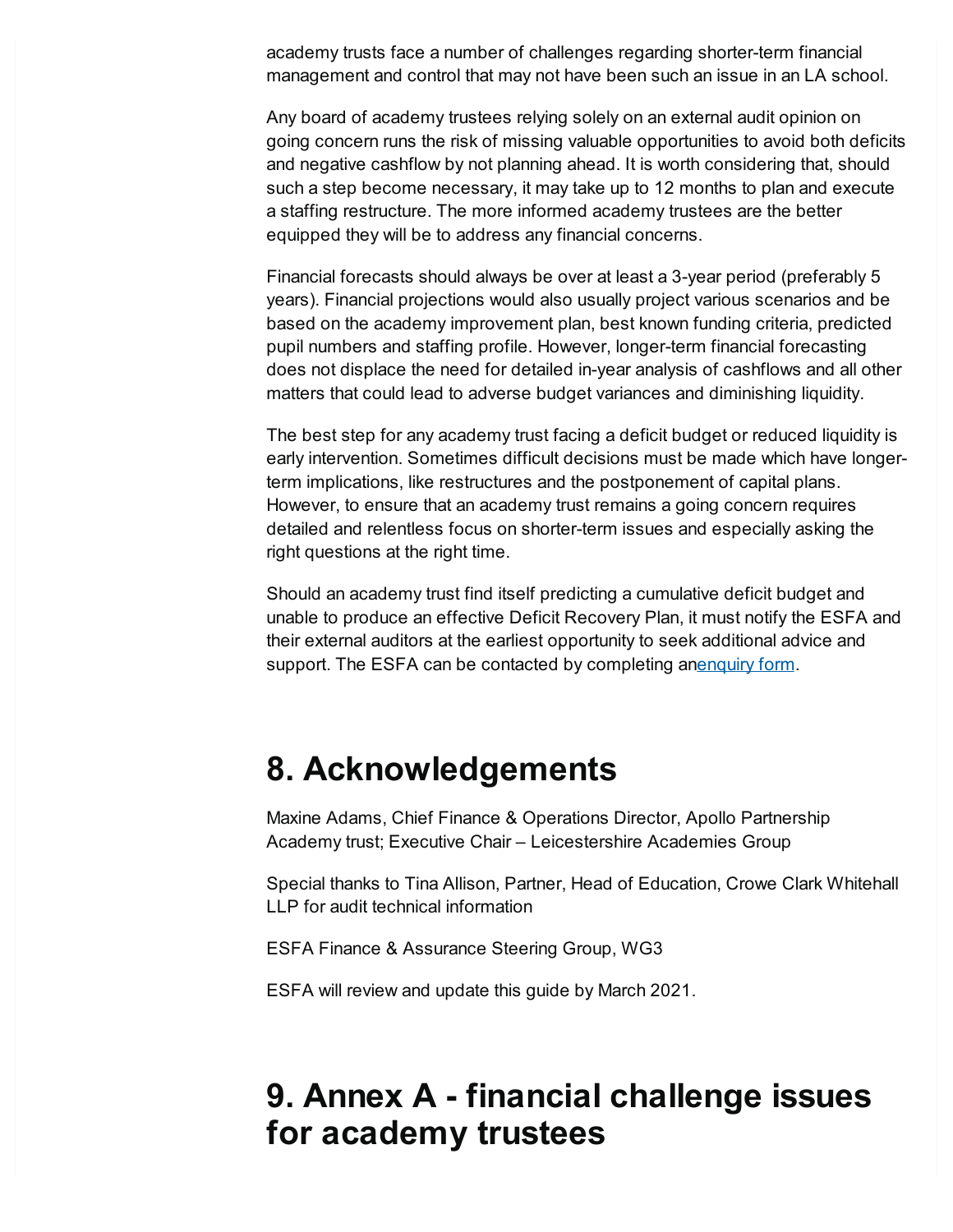| Short term finances (going concern)                                                                                                                                                                                                   | Long term finances (financial sustainability)                                                                                                                                                                                                                              |
|---------------------------------------------------------------------------------------------------------------------------------------------------------------------------------------------------------------------------------------|----------------------------------------------------------------------------------------------------------------------------------------------------------------------------------------------------------------------------------------------------------------------------|
| Is the current year budget in deficit and, if so,<br>how satisfied are you that steps are in place to<br>recover the situation before reserves are<br>exhausted?                                                                      | What skills does the board have in relation to strategic<br>financial management? What training is undertaken? How<br>does the board ensure it remains up to date on financial<br>issues?                                                                                  |
| Have we forgotten anything that would<br>increase our outgoings, e.g. rises in TPS<br>employer contribution rates, a rise in NI, the<br>Apprenticeship Levy, etc.?                                                                    | Do academy trustees understand the financial information<br>they are looking at and how it has been derived? Is there<br>consistency in reports to allow appropriate analysis for<br>trends?                                                                               |
| Does the budget for the current year break<br>down into a monthly analysis of all incomings<br>and outgoings?                                                                                                                         | What benchmarking has the academy trust undertaken<br>both internally, year on year and with other similar schools<br>and academies?                                                                                                                                       |
| Do you understand the academy trust's<br>scheme of delegation? Who has authority to<br>spend? What measures are in place to<br>monitor spend?                                                                                         | How strong is the challenge within the academy trust?                                                                                                                                                                                                                      |
| Has the budget taken into account pay<br>progression (including accelerated<br>progression) as well as any across the board<br>salary increases?                                                                                      | Are the budgets produced broadly accurate over time and<br>when significant variances arise, what actions were taken<br>and were these effective?                                                                                                                          |
| Does the board receive cashflow forecasts<br>regularly throughout the financial year<br>showing actual cash surplus against predicted<br>surplus?                                                                                     | Are resources allocated in line with the academy trust's<br>strategic priorities?                                                                                                                                                                                          |
| Does the academy trust ensure that the CFO<br>prepares a monthly trial balance and analysis<br>of balances as well as income and<br>expenditure?                                                                                      | When were the pupil forecast numbers used in the three or<br>five-year budget forecast last reviewed/checked? How<br>accurate were previous pupil forecasts?                                                                                                               |
| each obligation will need to be met?                                                                                                                                                                                                  | Is there an analysis of academy trust creditors  Does the academy trust have a clear budget forecast,<br>which demonstrates an understanding of when ideally for the next 3 or 5 years, identifying spending<br>priorities and risks and sets how these will be mitigated? |
| Do we receive evidence of regular bank<br>statements and always ensure that there are<br>sufficient funds on hand in advance of major<br>outgoings, e.g. payroll?                                                                     | Do the reserves comply with the reserves policy? Are there<br>sufficient reserves to cover major changes like re-<br>structuring, and any risks identified in the budget<br>forecasts?                                                                                     |
| Do we have sufficient liquid reserves on hand<br>to ensure that we could meet most unexpected<br>obligations?                                                                                                                         | Has the academy trust updated its Risk Register to reflect<br>any identified funding issues?                                                                                                                                                                               |
| Would we be able to meet the costs of a<br>catastrophic event through either reserves or<br>insurance? How long would it take the insurer<br>to pay out and what would happen in the<br>meantime? Is this noted in the Risk Register? | What does the academy trust spend in respect of staffing<br>when compared to other similar academies? How does the<br>academy trust's outcomes - like value added - compare to<br>other similar schools and academies relative to spend on<br>staffing?                    |
| Are we taking full advantage of our suppliers'<br>terms of trade with regard to invoice                                                                                                                                               | What are the total staffing costs against total income? 80%<br>and above of total income is usually considered high and                                                                                                                                                    |
|                                                                                                                                                                                                                                       |                                                                                                                                                                                                                                                                            |

possibility unsustainable long term.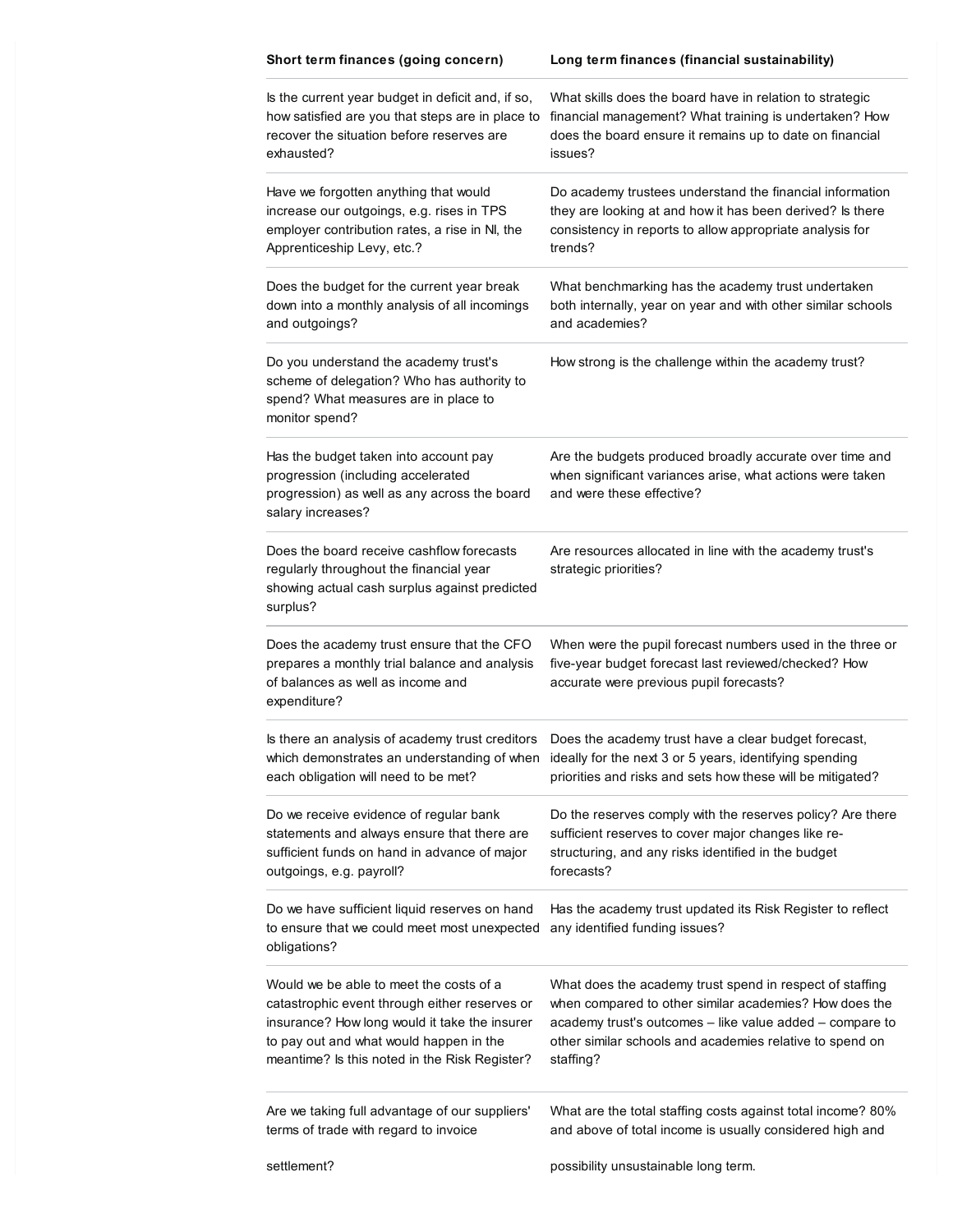| Do we have a process in place for the ongoing<br>review of all contracts to ensure that they<br>continue to offer best value for money? Have<br>any annual contracts or SLAs been allowed to<br>"roll over" by default? | Is the academy trust making best use of its budget,<br>including in relation to planning and delivery of the<br>curriculum? Is the teaching contact ratio "efficient" and how<br>does it compare to that of other comparable academy<br>trusts?                                                 |
|-------------------------------------------------------------------------------------------------------------------------------------------------------------------------------------------------------------------------|-------------------------------------------------------------------------------------------------------------------------------------------------------------------------------------------------------------------------------------------------------------------------------------------------|
| Are we paying in advance for goods and<br>services in circumstances where it is not<br>obvious that there is any particular benefit to<br>the academy trust (e.g. a discount)?                                          | Does the academy plan its budgets on a "bottom up"<br>(sometimes referred to as "zero-based") basis based on<br>curriculum planning (i.e. the academy trust spending is in<br>accordance with its priorities) or is the budget set by simply<br>making minor adjustments to last year's budget? |
|                                                                                                                                                                                                                         | Are the academy trust's assets and financial resources<br>being used efficiently? What evidence do you have to<br>support this opinion?                                                                                                                                                         |
|                                                                                                                                                                                                                         | How can better value for money be achieved?                                                                                                                                                                                                                                                     |
|                                                                                                                                                                                                                         | What is the three-year trend regarding our reserves? Are<br>they rising or falling?                                                                                                                                                                                                             |

#### **Is this page useful?** [Yes](https://www.gov.uk/contact/govuk) [No](https://www.gov.uk/contact/govuk) Is the Magnetic Control of the Magnetic Section 1 and 15 Section 1 and 15 Section 1

#### **Prepare for Brexit**

| Prepare your business or organisation for | Living in Europe after Brexit           |
|-------------------------------------------|-----------------------------------------|
| <b>Brexit</b>                             |                                         |
|                                           | Continue to live in the UK after Brexit |
| Prepare for Brexit if you live in the UK  |                                         |

#### **Services and information**

| <b>Benefits</b>                    | <b>Education and learning</b>       | How government             |
|------------------------------------|-------------------------------------|----------------------------|
| Births, deaths, marriages and care | <b>Employing people</b>             | works                      |
| <b>Business and self-employed</b>  | Environment and countryside         | Departments                |
| Childcare and parenting            | Housing and local services          | Worldwide                  |
| Citizenship and living in the UK   | Money and tax                       | Services                   |
| Crime, justice and the law         | Passports, travel and living abroad | Guidance and<br>regulation |

#### **Departments and policy**